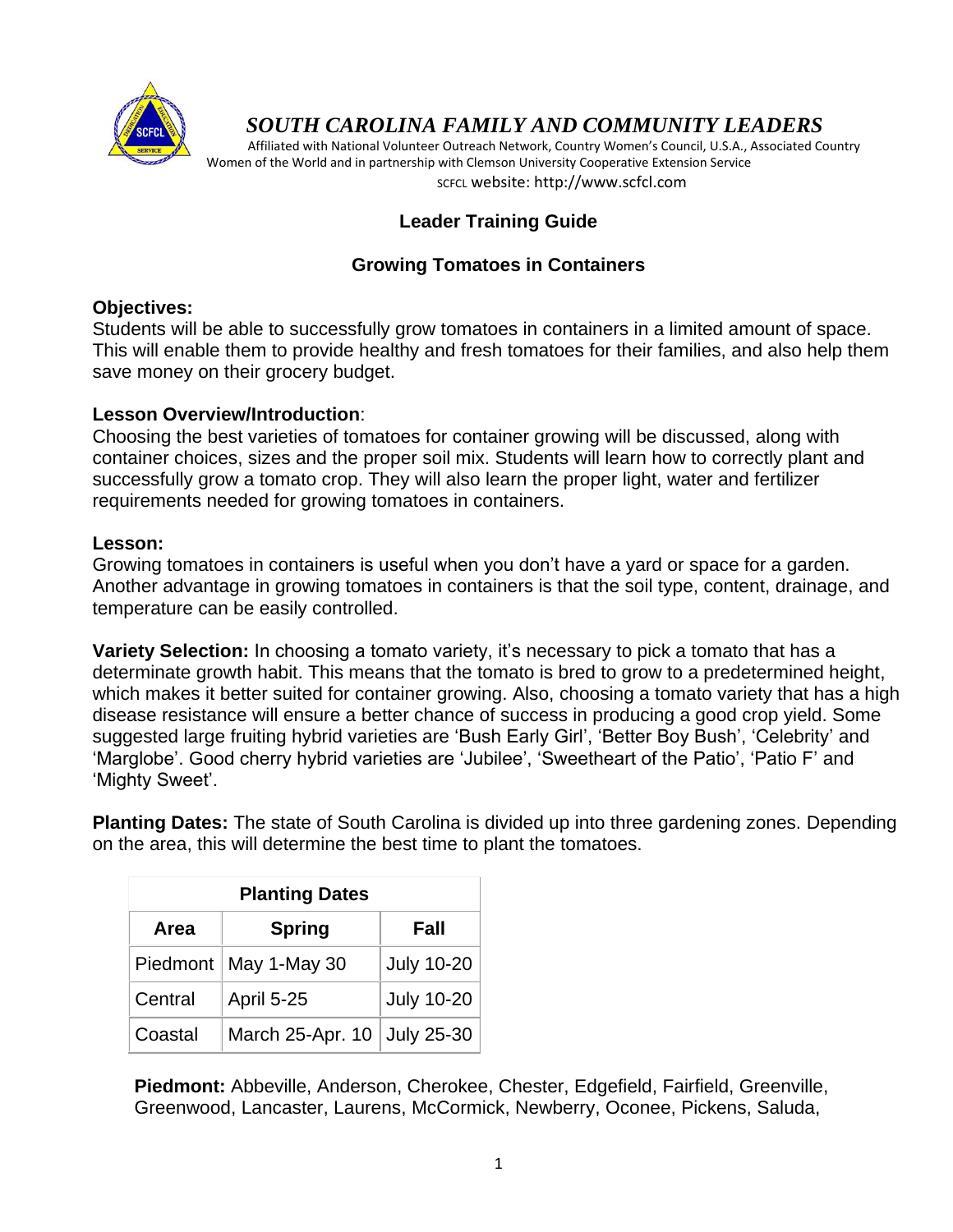Spartanburg, Union and York counties.

**Central:** Aiken, Allendale, Bamberg, Barnwell, Calhoun, Chesterfield, Clarendon, Darlington, Dillon, Florence, Kershaw, Lee, Lexington, Marion, Marlboro, Orangeburg, Richland and Sumter counties.

**Coastal:** Beaufort, Berkeley, Charleston, Colleton, Dorchester, Georgetown, Hampton, Horry, Jasper and Williamsburg counties.

**Planting:** Temperature and Sunlight Requirements: Tomatoes are warm-season plants that grow best at temperatures of 70 to 80°F during the day and 60 to 70°F at night. They will do best planted where they can get eight to ten hours of sun a day.

**Containers:** There are many possible containers for gardening. Clay, wood, plastic and metal are some of the suitable materials. There should be holes in the bottom for drainage, and be at least 8-12 inches deep for adequate rooting. Consider using barrels, flower pots, window boxes and even pieces of concrete blocks. A plastic pot will not dry out as rapidly as a clay pot and will require less watering. If reusing a container, be sure that the container has never held products that would be toxic to plants or people.

**Potting Mix:** A fairly lightweight potting mix is needed for container vegetable gardening. Soil straight from the garden usually cannot be used in a container because it may be too heavy, unless your garden has sandy loam or sandy soil; and also may harbor diseases. Clay soil consists of extremely small (microscopic) particles. In a container, the undesirable qualities of clay are worse. It holds too much moisture when wet, resulting in too little air for the roots, and it pulls away from the sides of the pot when dry. Container medium needs to be porous because roots require both air and water. Packaged potting soil available at local garden centers is relatively lightweight and may make a good container medium. Also, soilless mixes are sterile and contain few nutrients, so even though major fertilizers are added, no trace elements are available for good plant growth. Add potting soil if you wish to use a peat-based mix. For a large container garden the expense of prepackaged or soilless mixes may be quite high. Try mixing your own with one part peat moss, one part potting soil and one part clean coarse builder's sand or perlite and a slow-release complete fertilizer. Lime may also be needed to bring the pH to around 6.5. In any case, a soil test is helpful in determining nutrient and pH needs, just as in a large garden.

**Staking:** Depending on the variety and growth habit of the tomato, it may need to be staked for support. Tomato cages are the easiest way to stake the plant. They should be placed over the tomato at planting. Many tomato cages are now painted in bright colors, adding interest to the area.

**Watering:** Pay particular attention to watering container plants. Because the volume of soil is relatively small, containers can dry out very quickly, especially on a concrete patio in full sun. Daily or even twice-daily watering may be necessary. Apply water until it runs out the drainage holes. On an upstairs balcony this may create problems with the neighbor downstairs, so make provisions for water drainage. Large trays filled with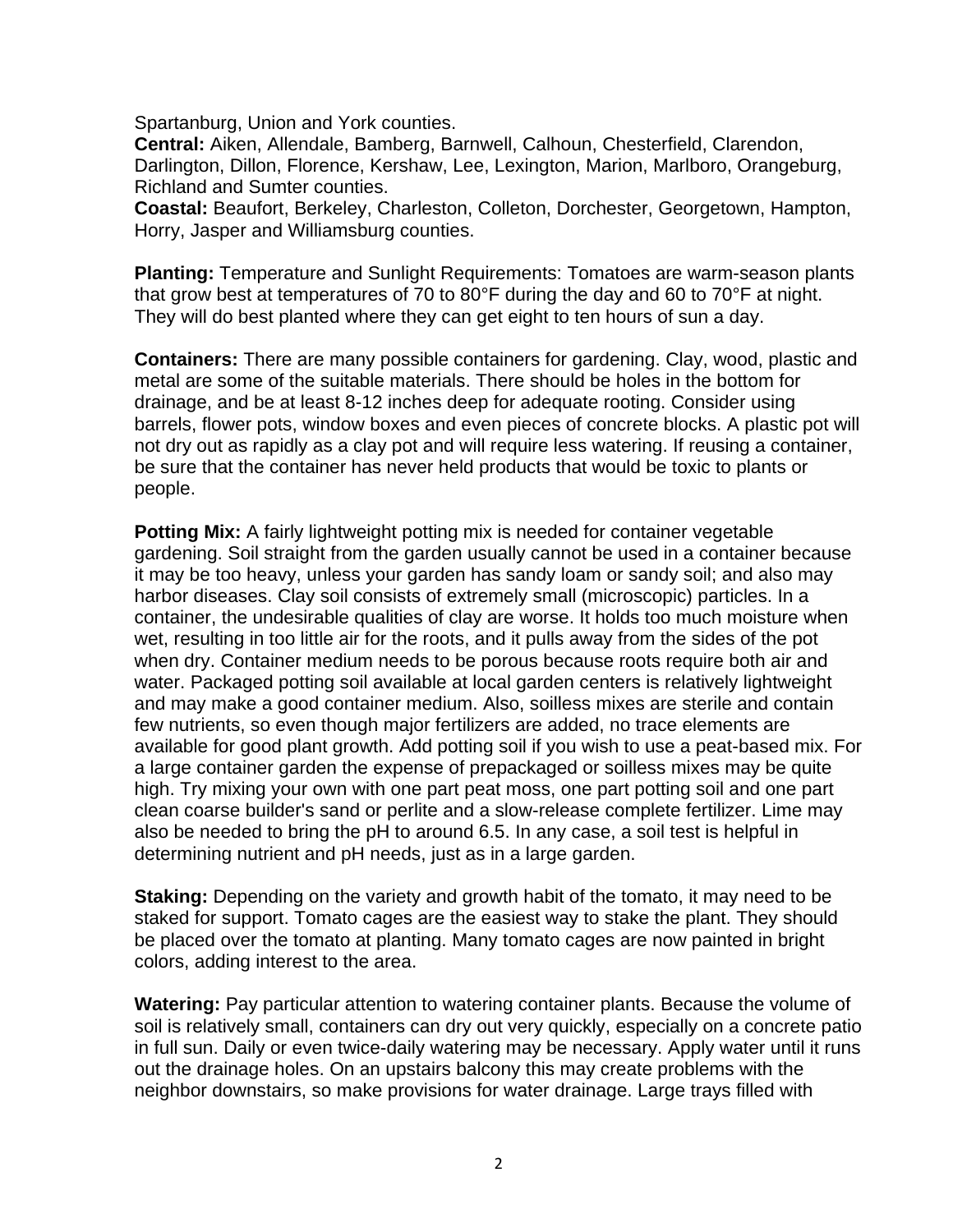coarse marble chips work nicely. However, the soil should never be soggy or have water standing on top of it. When the weather is cool, container plants may be subject to root rots if they remain too wet. Clay pots and other porous containers allow additional evaporation from the sides of the pots and watering must be done more often. Small pots also tend to dry out more quickly than larger ones. If the soil appears to be getting excessively dry (plants wilting every day is one sign), group the containers together so that the foliage creates a canopy to help shade the soil and keep it cool. On a hot patio, consider putting containers on pallets or other structures that will allow air movement beneath the pots and prevent direct contact with the cement. Check containers at least once a day and twice on hot, dry or windy days. Feel the soil to determine whether or not it is damp. Mulching and windbreaks can help reduce water requirements for containers.

**Fertilizing:** If a soil mix with fertilizer incorporated is used, then the plants will have enough nutrients for eight to ten weeks. If the plants are grown longer than this, use a water-soluble fertilizer formulated for vegetables at the recommended rate, every two to three weeks. Do not add more than the recommended rate of fertilizer, as this can cause fertilizer burn and kill the plants. If tomatoes are fertilized with too high a rate of nitrogen, the plants will be healthy and green, but with little fruit.

**General Care:** There are a number of insects and diseases that are common to tomatoes. The leaves and fruit should be periodically inspected for the presence of insects as well as the occurrence of diseases. Place the container in full sun and protect from the wind. Keep mature fruits harvested to encourage more fruit formation.

### **Lesson Summary:**

Tomatoes are an easy crop to grow in containers. Choose tomato varieties that have determinate growth habits as they will only grow to a pre-determinate height. Planting at the correct time, choosing an appropriate container, and following the cultural care instructions will ensure a successful crop.

### **Suggested Activities:**

Look at the landscape and determine if there is a suitable location for container growing tomatoes

Select a tomato variety based on size and taste preference.

Choose a desired container and tomato cage.

Plant the container, follow the cultural care instructions and harvest the tomatoes.

Prepare a meal with the tomato harvest, and enjoy.